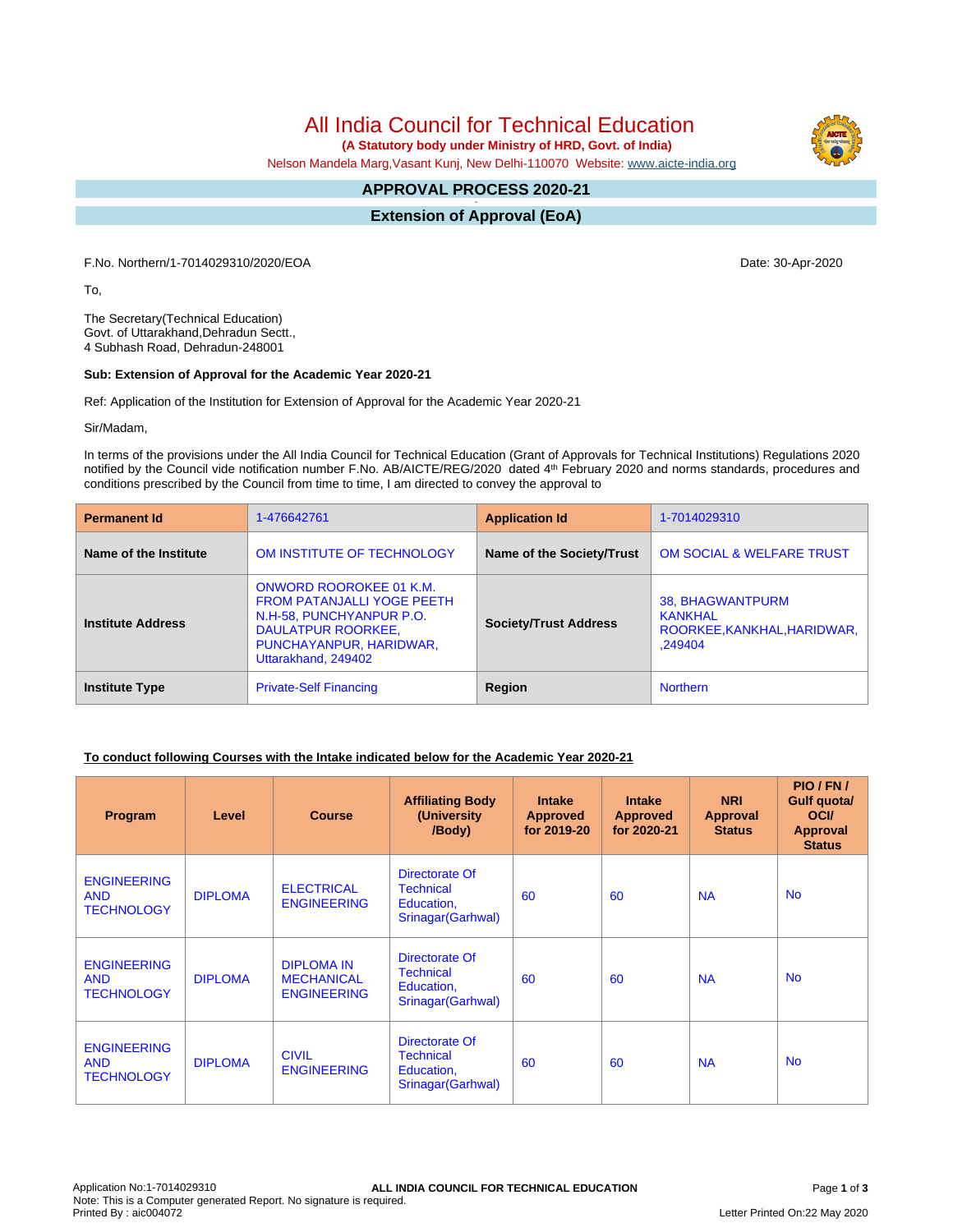| <b>ENGINEERING</b><br><b>AND</b><br><b>TECHNOLOGY</b> | <b>DIPLOMA</b> | <b>COMPUTER</b><br><b>SCEINCE &amp;</b><br><b>ENGINEERING</b>                              | Directorate Of<br><b>Technical</b><br>Education,<br>Srinagar (Garhwal) | 60 | 30 | <b>NA</b> | <b>No</b> |
|-------------------------------------------------------|----------------|--------------------------------------------------------------------------------------------|------------------------------------------------------------------------|----|----|-----------|-----------|
| <b>ENGINEERING</b><br><b>AND</b><br><b>TECHNOLOGY</b> | <b>DIPLOMA</b> | <b>ELECTRONICS</b><br><b>AND</b><br><b>COMMUNICATIO</b><br><b>NS</b><br><b>ENGINEERING</b> | Directorate Of<br><b>Technical</b><br>Education,<br>Srinagar(Garhwal)  | 60 | 30 | <b>NA</b> | <b>No</b> |
| <b>PHARMACY</b>                                       | <b>DIPLOMA</b> | <b>PHARMACY</b>                                                                            | Directorate Of<br><b>Technical</b><br>Education,<br>Srinagar (Garhwal) | 60 | 60 | <b>NA</b> | <b>No</b> |

### **It is mandatory to comply with all the essential requirements as given in APH 2020-21 (Appendix 6)**

# **Important Instructions**

- 1. The State Government/ UT/ Directorate of Technical Education/ Directorate of Medical Education shall ensure that 10% of reservation for Economically Weaker Section (EWS) as per the reservation policy for admission, operational from the Academic year 2020-21 is implemented without affecting the reservation percentages of SC/ ST/ OBC/ General. However, this would not be applicable in the case of Minority Institutions referred to the Clause (1) of Article 30 of Constitution of India. Such Institution shall be permitted to increase in annual permitted strength over a maximum period of two years beginning with the Academic Year 2020-21
- 2. The Institution offering courses earlier in the Regular Shift, First Shift, Second Shift/Part Time now amalgamated as total intake shall have to fulfil all facilities such as Infrastructure, Faculty and other requirements as per the norms specified in the Approval Process Handbook 2020-21 for the Total Approved Intake. Further, the Institutions Deemed to be Universities/ Institutions having Accreditation/ Autonomy status shall have to maintain the Faculty: Student ratio as specified in the Approval Process Handbook. All such Institutions/ Universities shall have to create the necessary Faculty, Infrastructure and other facilities WITHIN 2 YEARS to fulfil the norms based on the Affidavit submitted to AICTE.
- 3. In case of any differences in content in this Computer generated Extension of Approval Letter, the content/information as approved by the Executive Council / General Council as available on the record of AICTE shall be final and binding.
- 4. Strict compliance of Anti-Ragging Regulation: Approval is subject to strict compliance of provisions made in AICTE Regulation notified vide F. No. 373/Legal/AICTE/2009 dated July 1, 2009 for Prevention and Prohibition of Ragging in Technical Institutions. In case Institution fails to take adequate steps to Prevent Ragging or fails to act in accordance with AICTE Regulation or fails to punish perpetrators or incidents of Ragging, it will be liable to take any action as defined under clause 9(4) of the said Regulation.

**Prof.Rajive Kumar Member Secretary, AICTE**

Copy to:

- **1. The Director Of Technical Education\*\*, Uttarakhand**
- **2. The Principal / Director,** OM INSTITUTE OF TECHNOLOGY Onword Roorokee 01 K.M. From Patanjalli Yoge Peeth N.H-58, Punchyanpur P.O. Daulatpur Roorkee, Punchayanpur,Haridwar, Uttarakhand,249402